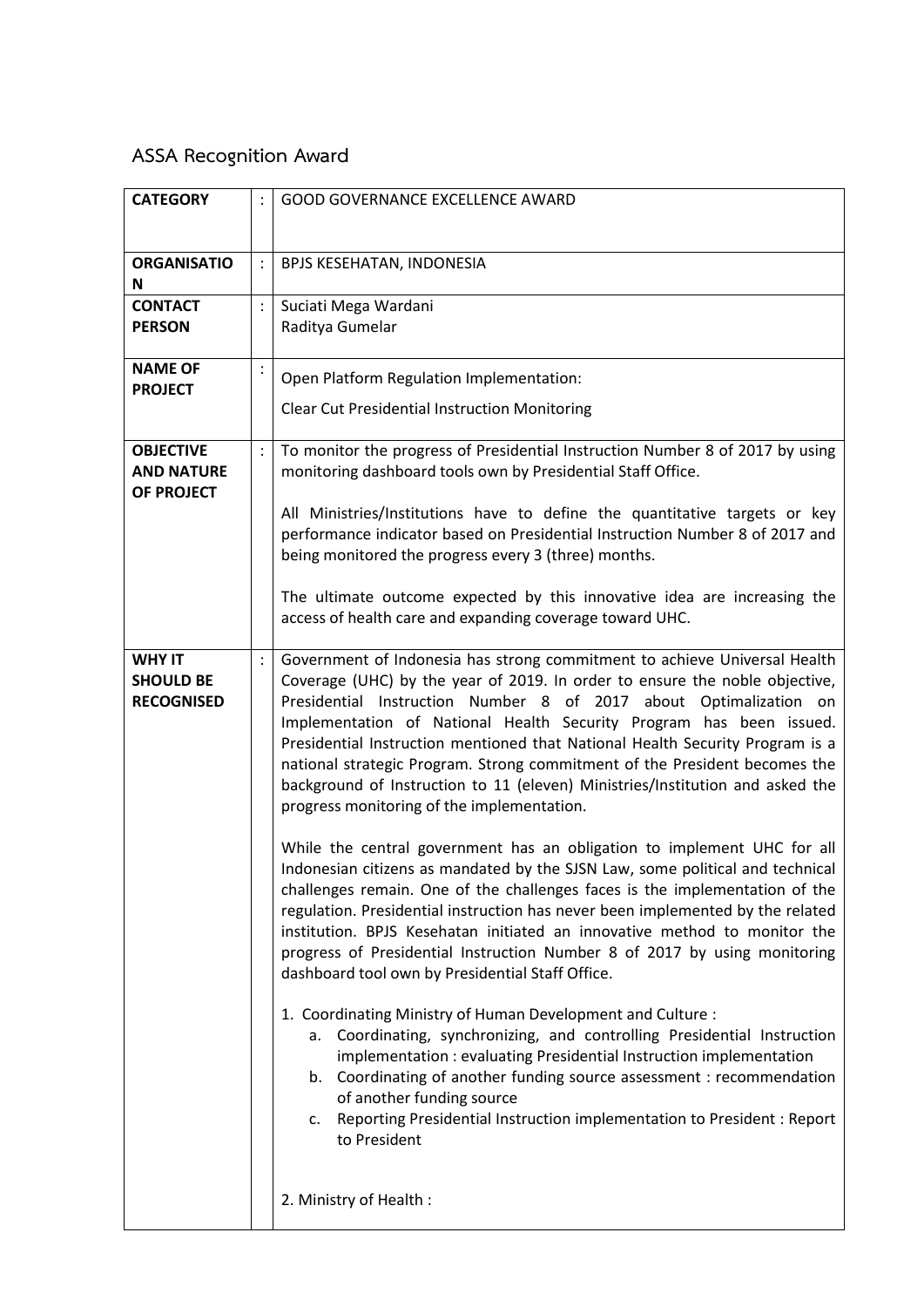| Regulation evaluation, assessment, and improvement related to health<br>а.<br>care in National Health Security Program : Revision of Presidential                                                                       |
|-------------------------------------------------------------------------------------------------------------------------------------------------------------------------------------------------------------------------|
| Regulation and Minister of Health Regulation<br>Improving health care tariff based on quality control and cost<br>b.                                                                                                    |
| containment: Revision tariff setting on capitation and INA CBGs<br>Improving Referral back program in health care service: Revision<br>c.                                                                               |
| Minister of Health Regulation about referral system<br>Ensuring availability of drugs and health care facilities : Regulation<br>d.                                                                                     |
| revision, evaluation of e-purchasing through e-money drugs catalogue<br>Assessing and improving payment mechanism of catastrophic disease:<br>e.                                                                        |
| Making assessment of palliative health care service for catastrophic<br>disease.                                                                                                                                        |
| f.<br>Ensuring availability facilitation and medical human resource in health<br>care provider : financial supporting and distribution of medical human<br>resource                                                     |
| 3. Ministry of Domestic Affairs                                                                                                                                                                                         |
| Increasing supervision to Governor, Regent and Mayor : Integration of<br>а.<br>local health security program                                                                                                            |
| b. Ensuring Governor, Regent and Mayor allocating the budget to National<br><b>Health Security Program</b>                                                                                                              |
| Ensuring Governor, Regent and Mayor to register all the citizen into<br>c.<br>National Health Security Program                                                                                                          |
| 4. Ministry of Social                                                                                                                                                                                                   |
| a. Accelerating of verification and validation of central government<br>subsidized member data: coordination inter sectoral                                                                                             |
| 5. Ministry of State Own Enterprise                                                                                                                                                                                     |
| a. Ensuring state own enterprise register and pay contribution of the<br>employee and its family: expanding coverage in state own enterprise<br>sector                                                                  |
| 6. Ministry of Manpower                                                                                                                                                                                                 |
| Increasing supervision and inspection to employer outside government<br>а.<br>official: expanding coverage in private business entities sector                                                                          |
| 7. Ministry of communication and informatics                                                                                                                                                                            |
| Facilitating data communication network to support National Health<br>а.<br>Security Program : Providing telecommunication access to support unit<br>health center and telemedicine in 150 health care service provider |
| 8. Attorney General                                                                                                                                                                                                     |
| Compliance enforcement and Law Enforcement to private entities,<br>a.                                                                                                                                                   |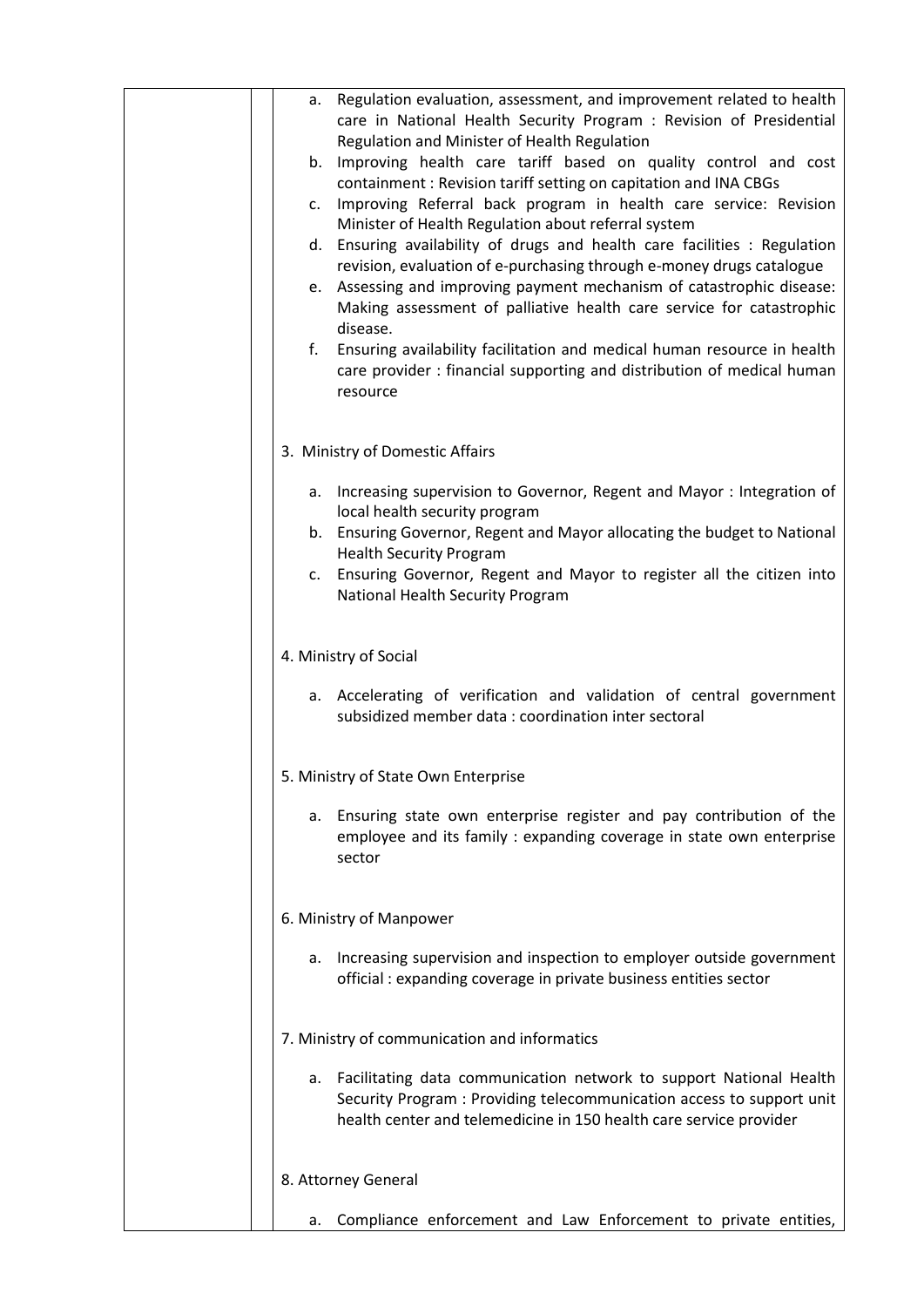| state own enterprise, local own enterprise, and local government in<br>order to optimize Health Security Program : Expanding coverage in<br>employment sector                                                                                                                                                                                                                                                                                                                                                                                                                                                                                                                                                                                                                                                                                                                                                                 |
|-------------------------------------------------------------------------------------------------------------------------------------------------------------------------------------------------------------------------------------------------------------------------------------------------------------------------------------------------------------------------------------------------------------------------------------------------------------------------------------------------------------------------------------------------------------------------------------------------------------------------------------------------------------------------------------------------------------------------------------------------------------------------------------------------------------------------------------------------------------------------------------------------------------------------------|
| 9. BPJS Kesehatan                                                                                                                                                                                                                                                                                                                                                                                                                                                                                                                                                                                                                                                                                                                                                                                                                                                                                                             |
| a. Ensuring member of health security program getting qualified health<br>care access through participant identity delivery and expanding<br>cooperation with required health care provider : expanding health care<br>provider and distributing card identity.<br>Increasing cooperation with related stakeholder in order to increase<br>b.<br>compliance of Health security program: expanding coverage in<br>employment sector<br>Increasing cooperation with stakeholder in order to campaign and<br>C.<br>socialization of National Health Security Program : expanding coverage<br>Regulation assessment and evaluation on National Health Security<br>d.<br>Program: Assessment of regulation<br>e. Assessing National Health Security Program and giving inputs of policy<br>improvement: Making research and development program<br>f.<br>Increasing cooperation with pharmacist to ensure availability of referral |
| back drugs : increasing number of pharmacist provider<br>Providing and giving National Health Security Program data to Minister<br>g.                                                                                                                                                                                                                                                                                                                                                                                                                                                                                                                                                                                                                                                                                                                                                                                         |
| of Health: Report to Minister of Health                                                                                                                                                                                                                                                                                                                                                                                                                                                                                                                                                                                                                                                                                                                                                                                                                                                                                       |
| 10. Governor, Regent and Mayor<br>Ensuring availability health care facilities and mecical human resource :<br>а.<br>Expanding health care provider<br>Registering local citizen into National Health Care Program : Expanding<br>b.<br>coverage<br>The ultimate outcome expected by this innovative idea is expanding coverage<br>toward UHC. This good practice has been proven significantly increase the<br>access of health care and membership coverage.<br>The result of increasing health care facilities                                                                                                                                                                                                                                                                                                                                                                                                             |
| <b>Primary Health Care Facility</b>                                                                                                                                                                                                                                                                                                                                                                                                                                                                                                                                                                                                                                                                                                                                                                                                                                                                                           |
| 20,900<br>20,869                                                                                                                                                                                                                                                                                                                                                                                                                                                                                                                                                                                                                                                                                                                                                                                                                                                                                                              |
| 20,850                                                                                                                                                                                                                                                                                                                                                                                                                                                                                                                                                                                                                                                                                                                                                                                                                                                                                                                        |
| 20,800                                                                                                                                                                                                                                                                                                                                                                                                                                                                                                                                                                                                                                                                                                                                                                                                                                                                                                                        |
| 20,750<br>20,700                                                                                                                                                                                                                                                                                                                                                                                                                                                                                                                                                                                                                                                                                                                                                                                                                                                                                                              |
| 20,700<br>20,653                                                                                                                                                                                                                                                                                                                                                                                                                                                                                                                                                                                                                                                                                                                                                                                                                                                                                                              |
| 20,650<br>20,600                                                                                                                                                                                                                                                                                                                                                                                                                                                                                                                                                                                                                                                                                                                                                                                                                                                                                                              |
| 20,575<br>20,600                                                                                                                                                                                                                                                                                                                                                                                                                                                                                                                                                                                                                                                                                                                                                                                                                                                                                                              |
| 20,550                                                                                                                                                                                                                                                                                                                                                                                                                                                                                                                                                                                                                                                                                                                                                                                                                                                                                                                        |
| 20,500                                                                                                                                                                                                                                                                                                                                                                                                                                                                                                                                                                                                                                                                                                                                                                                                                                                                                                                        |
| 20,450                                                                                                                                                                                                                                                                                                                                                                                                                                                                                                                                                                                                                                                                                                                                                                                                                                                                                                                        |
| 20,400<br>Dec-17<br>Feb-18<br>Jan-18<br>Mar-18<br>Apr-18                                                                                                                                                                                                                                                                                                                                                                                                                                                                                                                                                                                                                                                                                                                                                                                                                                                                      |
|                                                                                                                                                                                                                                                                                                                                                                                                                                                                                                                                                                                                                                                                                                                                                                                                                                                                                                                               |
|                                                                                                                                                                                                                                                                                                                                                                                                                                                                                                                                                                                                                                                                                                                                                                                                                                                                                                                               |